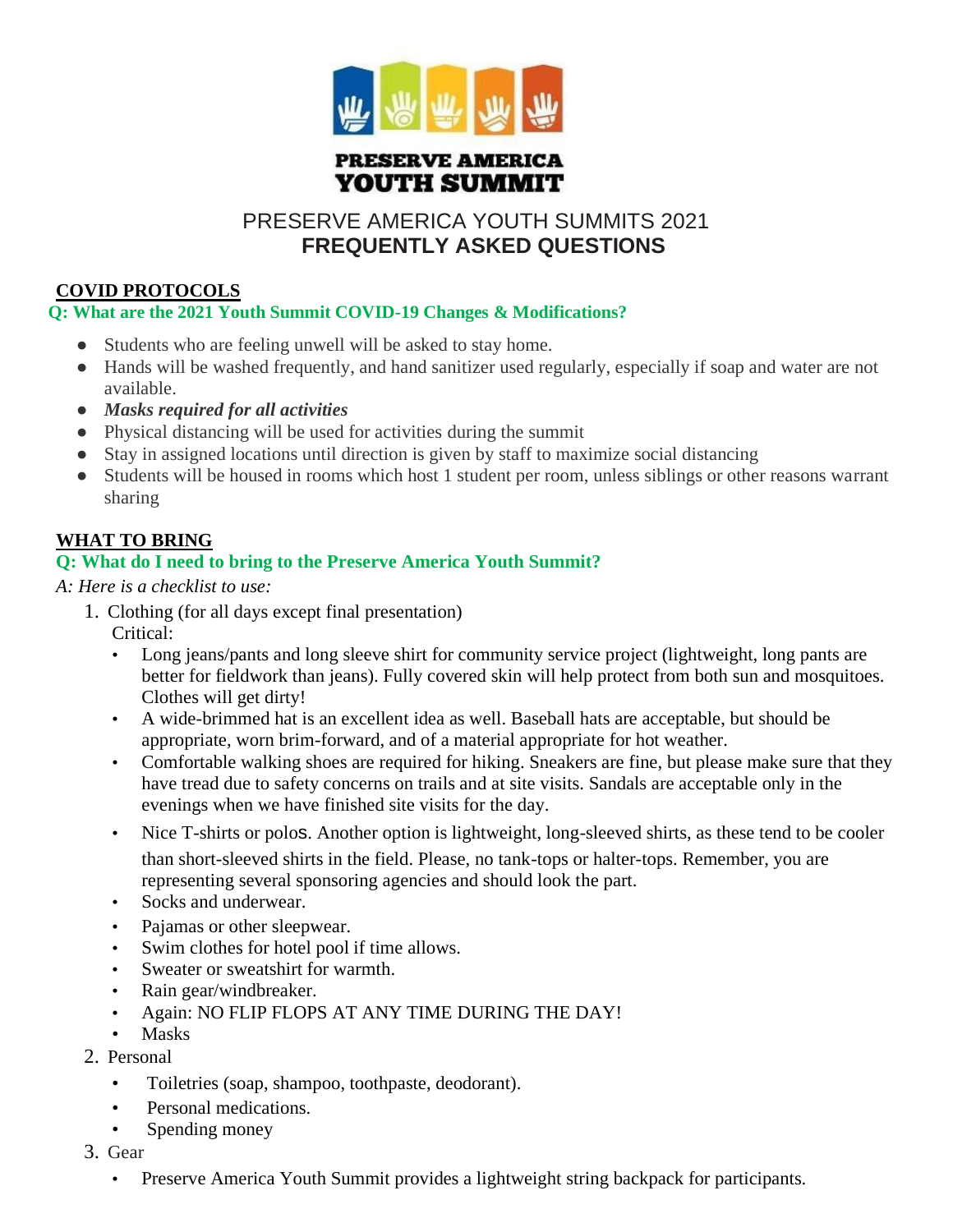- Preserve America Youth Summit provides a water bottle.
- Preserve America Youth Summit provides writing instruments.
- SUNSCREEN (SPF 15 or greater).
- Sunglasses.
- Insect repellent.
- Any medications with permission and advance communication from parents. Forms will be provided during the registration process.

Final Presentation Dress Requirements:

- For boys: Collared shirt and tie, non-ripped, clean jeans, or nice pants. Sneakers are acceptable.
- For girls: Modest top or collared shirt (no tank-tops or halter-tops); capris, pants, or modest skirt. Sandals are acceptable, but make sure that they are presentable.

# **DRESS CODE:**

### **Q: Is there a dress code?**

A: Yes! Preserve America Youth Summit participants will be representing their communities and meeting with dignitaries during scheduled events. Participant experiences include outdoor events and activities that require appropriate and comfortable clothing and footwear. We request that all participants dress appropriately for the Preserve America Youth Summit and follow the Dress Code outlined on this page.

Appropriate clothing and footwear will be required for the Preserve America Youth Summit. This includes:

- Items listed on "What to Bring" checklist.
- No Bare midriffs will be allowed.
- No torn clothing will be allowed.
- No t-shirts with inappropriate language or graphics will be allowed.
- No baggy or sagging pants or shorts will be allowed.
- No tank-tops or halter-tops.
- Items listed on "What to Bring" checklist.
- No flip-flops or inappropriate sandals will be allowed during Preserve America Youth Summit activities and events. Flip flops are to be worn only in the evenings after events for the day have concluded.
- No torn footwear shall be worn during the Preserve America Youth Summit.
- Shorts are permissible but must be a minimum of "fingertip length." I.E., when arms are in resting position shorts must extend lower than the edges of the fingertips of the person wearing them.

Footwear, Clothing and Accessory Recommendations for Outdoor Activities and Weather

- Items listed on "What to Bring" checklist.
- Comfortable weather appropriate clothing and footwear for outdoor activities and walking are recommended.
- Dress in layers and be prepared for varying weather conditions

# **OTHER**

# **Q: May I bring my cell phone, iPad, or other electronics?**

A: Of course, as there will be free time! However, there are a few rules that govern the usage of such items:

- a. Use of Cell Phone
	- It is understandable that students will want to have cell phones with them during the Preserve America Youth Summit. However, cell phones must be silenced during all sessions and activities and may be used for calls or texting during personal time only.
- b. Use of Electronics
	- iPods, mp3 players, and other electronics will not be allowed during the day and evening sessions of the Preserve America Youth Summit. Full participation of students is expected during these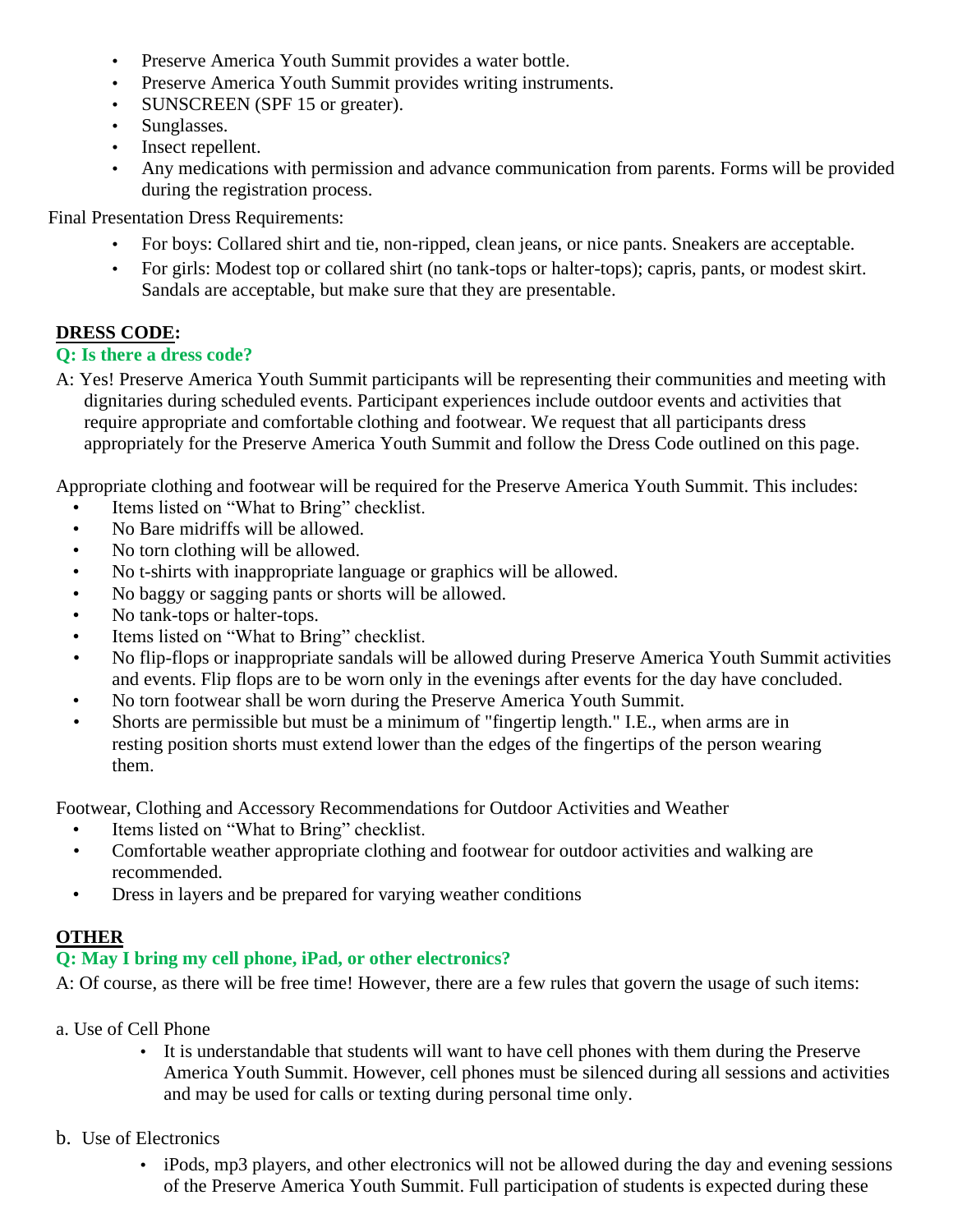sessions. After the sessions are complete, students are free to use the devices until lights out.

• Conservation Legacy and the Preserve America Youth Summit sponsors and Youth Summit Staff *are not responsible for loss or theft* of any electronic or personal items.

#### **Q: What are the rules for behavior?**

#### A: Zero Tolerance.

The Preserve America Youth Summit is a learning and leadership experience that is only successful when all students participate fully. This includes adherence to safety and program rules and attendance and active participation in all programming events. The experience is not a vacation or summer camp endeavor; it is an opportunity for leadership and learning. Preserve America Youth Summit rules include a zero tolerance for drugs, alcohol, and smoking and require behavior that represents the program and the program sponsors. If infractions of the rules, or non-participation in any event occurs, parents will be contacted and required to pick up students immediately.

#### **Q: Who supervises and chaperones who students?**

A: Students are supervised by teachers, designated chaperones, element leaders, and Preserve America Youth Summit staff. We strive to have a low adult to child ratio to ensure the safety and well-being of participants.

#### **Q: What if I have food allergies?**

A: Once a student is accepted to the Preserve America Youth Summit, there are a required series of forms in which additional information will be collected, including food allergy information. Arrangements are made with the vendors to meet dietary requirements. Due to the remote locations of some site visits, alternate meals may be needed and based on availability. The Preserve America Youth Summit makes every effort to accommodate dietary restrictions for participants during the event. NO one will go hungry! Please ensure that gluten-free and allergies are noted IN ADVANCE on the required paperwork.

#### **Q: What if I cannot physically do all the program?**

A: The Preserve America Youth Summit is available to all and understands that some participants may not be able to participate in some physical activities. However, it is expected that students participate in all activities to the best of their abilities.

#### **Q: Why is this a good program for students?**

A: The Preserve America Youth Summit is an excellent program for students because it exposes them to viable career options, provides the opportunity to interact with a variety of stakeholders and leaders in local government, state government, federal government, private industry, and local business in a productive environment, and the opportunity to experience the various aspects of historic preservation first hand, providing valuable field experience that will set them apart from other applicants. Students will gain invaluable leadership experience through their participation in the summits.

#### **Q: Are there community service opportunities at the Preserve America Youth Summits?**

A: Youth participants can get up to 32 hours of community service throughout the summit.

#### **Q: I have several events back-to-back this summer. Can my student depart early?**

A: Due to the participation of each student, their direct involvement in the outcome of the recommendations and meetings with local, state, and national leaders, it is critical that they remain until the completion of the program. Early departures will not be allowed. If conflicts are present, please consider applying to a future Preserve America Youth Summit.

#### **Q: What if I want to go home at night?**

A: Preserve America Youth Summit participants are required to stay overnight, as the days are long, and the activities stretch into the evenings. An early start is important, and to keep the Youth Summit running on schedule it is necessary for all participants to remain with the group in the hotel to expedite the schedule.